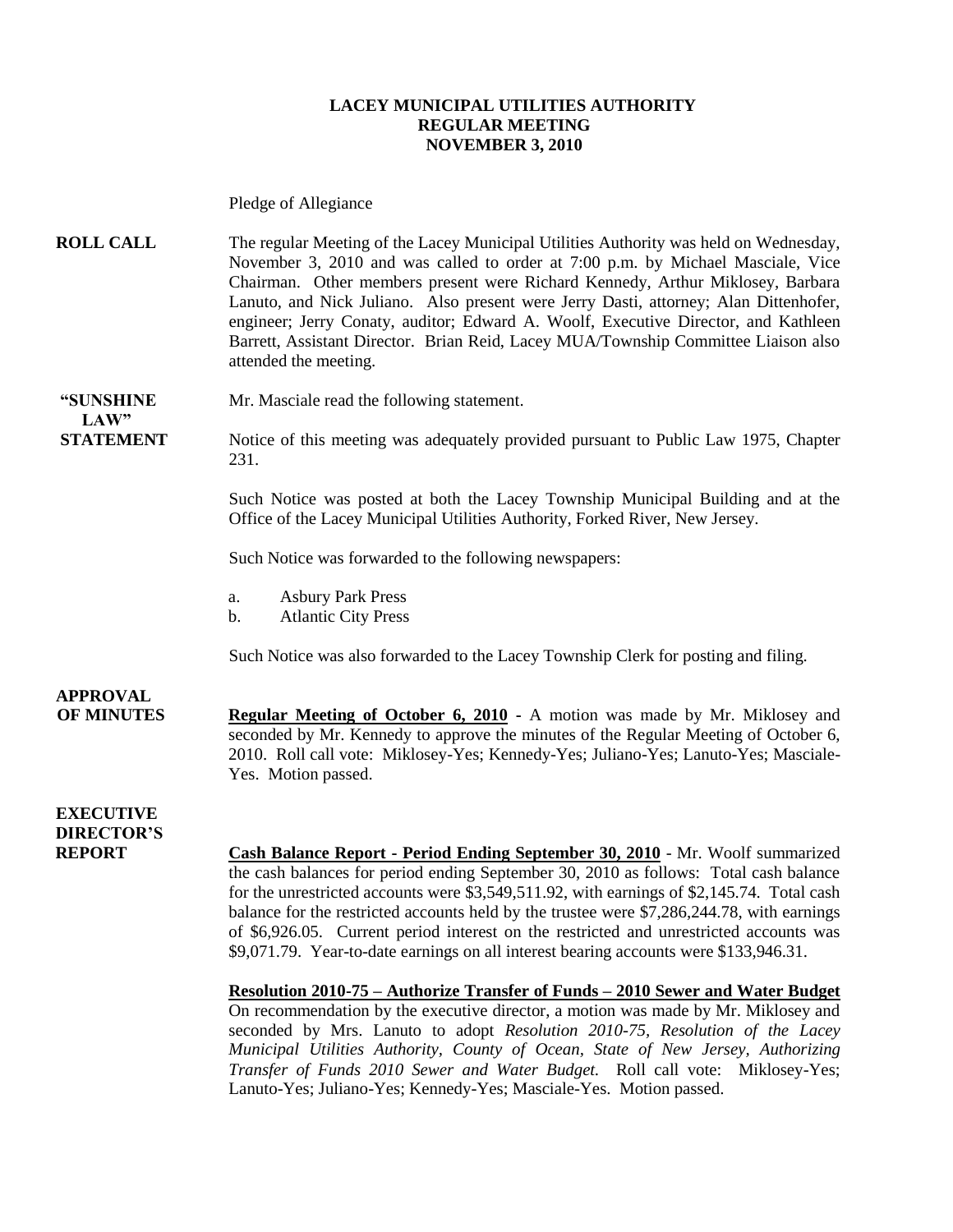> **Rate Hearing** – The executive director requested authorization to advertise and schedule a rate hearing to examine the Authority's water and sewer rate structure for 2011. A motion was made by Mr. Miklosey and seconded by Mr. Kennedy to advertise and schedule a rate hearing to be held on December 1, 2010 at 7:00 p.m. Roll call vote: Miklosey-Yes; Kennedy-Yes; Juliano-Yes; Lanuto-Yes; Masciale-Yes. Motion passed.

# **BUSINESS**

**REPORT October Meter Reads** – Ms. Barrett reported 3,810 meters were read in October for Cycles 2 and 9. Eight work orders were cut to obtain manual reads not obtained during regular meter read routes. Fourteen reads were questioned because of high usage. Four customers were contacted by phone and ten customers were sent letters.

> **November Billing –** Ms. Barrett reported utility bills were mailed/hand delivered on November  $3<sup>rd</sup>$  in the amount of \$838,785.89. Penalties were assessed on 3,452 past due accounts (all cycles) in the amount of \$26,466.71 for a total billing in November of \$865,252.60.

> **Customer Service –** Ms. Barrett reported twenty-seven new customer welcome letters were mailed in September, and eight responses were received in October. Twenty-two final reads with equipment inspections were performed in October with no violations.

> **Banking** – Mr. Miklosey stated the Authority was advised by TD Bank that they would start charging services charges of approximately \$3,000 a month. He stated the administrative staff had solicited quotes from other banks to provide service to the Authority. Quotes were received from PNC Bank and Ocean First Bank. Since Ocean First Bank's quote was based solely on the Authority transferring all monies that are in Hudson City Savings Bank, the decision is to move forward with PNC Bank and terminate services with TD Bank. PNC's service charges would be approximately \$800- \$1,000 a month.

> Mr. Miklosey informed the Board that Hudson City Bank has a new money market savings rate of 1.35%, and some investments have been transferred to this new account.

> **Resolution 2010-76 – Authorize Opening Payroll Account with PNC Bank** - A motion was made by Mr. Miklosey and seconded by Mr. Kennedy to adopt *Resolution 2010-76*, Authorizing the opening of a payroll account with PNC Bank. Roll call vote: Miklosey-Yes; Kennedy-Yes; Juliano-Yes; Lanuto-Yes; Masciale-Yes. Motion passed.

> **Resolution 2010-77 – Authorize Opening Clearing Account with PNC Bank** - A motion was made by Mr. Miklosey and seconded by Mr. Juliano to adopt *Resolution 2010-77*, Authorizing the opening of a clearing account with PNC Bank. Roll call vote: Miklosey-Yes; Juliano-Yes; Lanuto-Yes; Kennedy-Yes; Masciale-Yes. Motion passed

> **Resolution 2010-78 – Authorize Opening Water Checking Account with PNC Bank** A motion was made by Mr. Kennedy and seconded by Mr. Miklosey to adopt *Resolution 2010-78*, Authorizing the opening of a water checking account with PNC Bank. Roll call vote: Kennedy-Yes; Miklosey-Yes; Juliano-Yes; Lanuto-Yes; Masciale-Yes. Motion passed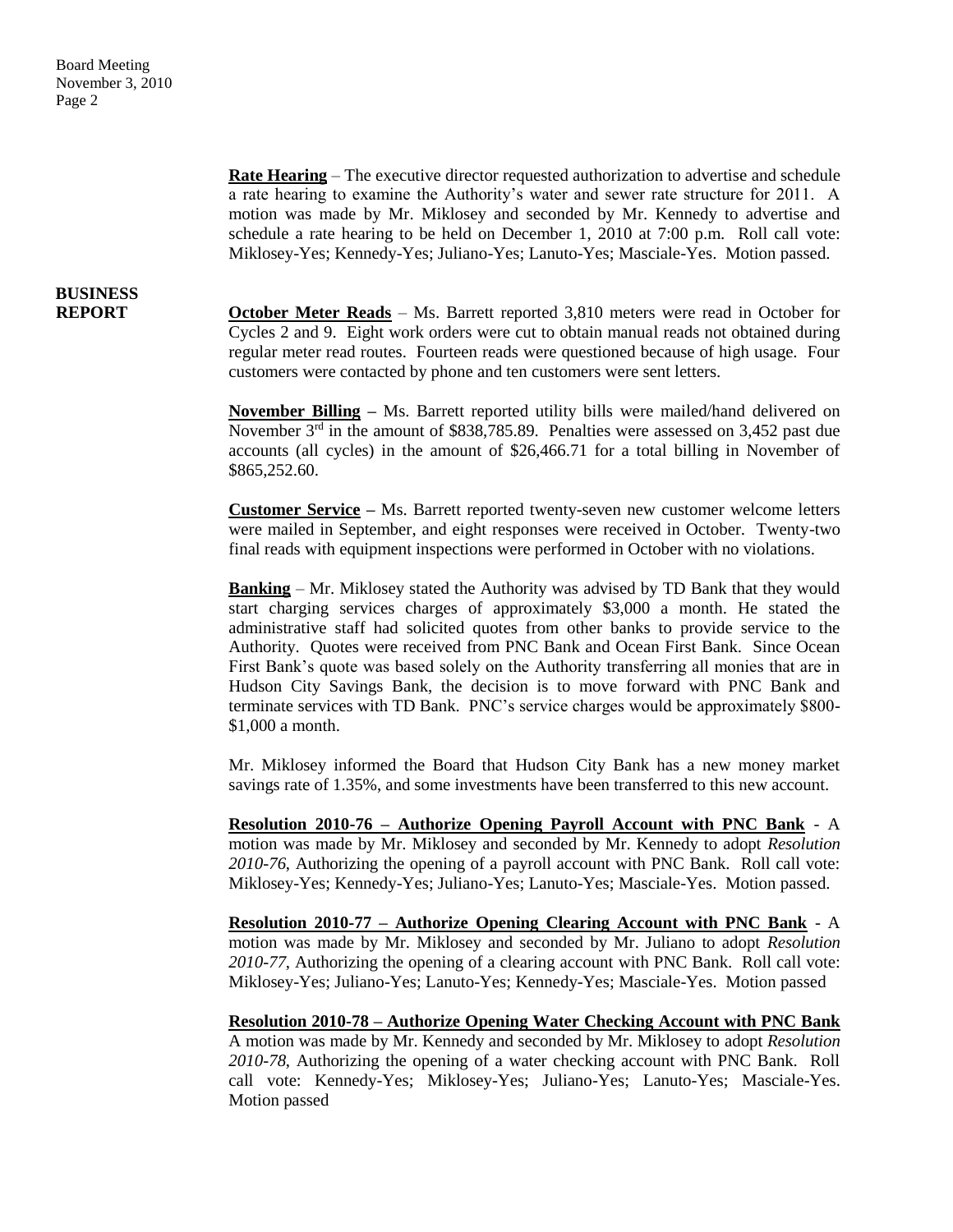#### **Resolution 2010-79 – Authorize Opening Sewer Checking Account with PNC Bank**

- A motion was made by Mr. Miklosey and seconded by Mr. Kennedy to adopt *Resolution 2010-79*, Authorizing the opening of a sewer checking account with PNC Bank. Roll call vote: Miklosey-Yes; Kennedy-Yes; Juliano-Yes; Lanuto-Yes; Masciale-Yes. Motion passed.

**Resolution 2010-80 – Authorize Opening Developer Escrow Account with PNC Bank** - A motion was made by Mr. Miklosey and seconded by Mr. Juliano to adopt *Resolution 2010-80*, Authorizing the opening of a developer escrow account with PNC Bank. Roll call vote: Miklosey-Yes; Juliano-Yes; Lanuto-Yes; Kennedy-Yes; Masciale-Yes. Motion passed.

On recommendation by Mr. Miklosey, a motion was made by Mr. Kennedy and seconded by Mr. Miklosey to approve opening two (2) money market savings accounts with Hudson City Savings Bank. Roll call vote: Kennedy-Yes; Miklosey-Yes; Juliano-Yes; Lanuto-Yes; Masciale-Yes. Motion passed.

## **ENGINEER'S**

**REPORT Resolution No. 2010-72 – Performance Guarantee Reduction – Ridgemont Homes – White Oaks at Lacey – Stafford Avenue** – On recommendation by the Authority's engineer, a motion was made by Mr. Miklosey and seconded by Mrs. Lanuto to adopt *Resolution 2010-72, Resolution of the Lacey Municipal Utilities Authority, County of Ocean, State of New Jersey, Performance Guarantee Reduction – Water & Sewer System, Ridgemont Homes, White Oaks at Lacey, Stafford Avenue.* Roll call vote: Miklosey-Yes; Lanuto-Yes; Juliano-Yes; Kennedy-Yes; Masciale-Yes. Motion passed.

> **Resolution No. 2010-73 – Sewer and Water Cash Maintenance Guarantee Release - Cottontail Lane - Haines Estates** – On recommendation by the Authority's engineer, a motion was made by Mr. Kennedy and seconded by Mr. Miklosey to adopt *Resolution 2010-73, Resolution of the Lacey Municipal Utilities Authority, County of Ocean, State of New Jersey, Release Sewer and Water Cash Maintenance Guarantee, Cottontail Lane, Haines Estates, Block 1634.09, Lots 19-22, Jeff Connell.* Roll call vote: Kennedy-Yes; Miklosey-Yes; Juliano-Yes; Lanuto-Yes; Masciale-Yes. Motion passed.

> **Resolution 2010-74 – Release Sewer and Water Performance Guarantees – Closeout Escrow Account – Captains Crossing/Multi-Trust** – On recommendation by the Authority's engineer, a motion was made by Mr. Miklosey and seconded by Mrs. Lanuto to adopt *Resolution 2010-74, Resolution of the Lacey Municipal Utilities Authority, County of Ocean, State of New Jersey, Release Sewer and Water Performance Guarantees, Closeout Developer Escrow Account, Captains Crossing – Multi-Trust, Blocks 102, 206; Lots 5.01, 1, 102.* Roll call vote: Miklosey-Yes; Lanuto-Yes; Juliano-Yes; Kennedy-Yes; Masciale-Yes. Motion passed.

> **Change Order No. 2 – Construction of Well No. 7 and Well No. 8 – A.C. Schultes, Inc.** – On recommendation by the Authority's engineer, a motion was made by Mr. Miklosey and seconded by Mr. Kennedy to approve Change Order No. 2 representing final Well No. 8 design and relief screen for a net contract decrease of (\$26,425.00), as well as a 63 day time extension for a new project deadline of December 31, 2010. Mr.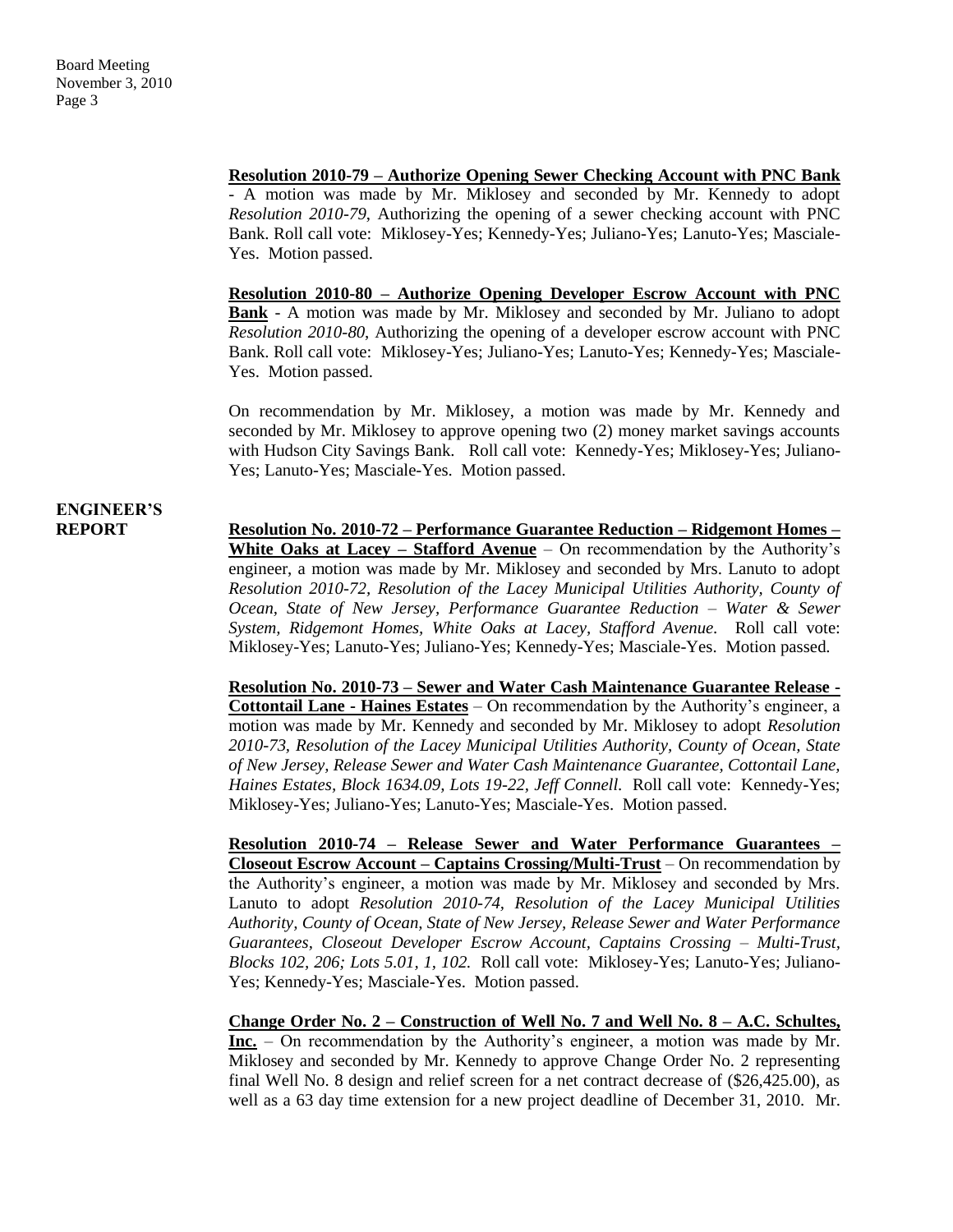Masciale asked when would the project be complete. Mr. Dittenhofer stated it would be complete by mid-December. Roll call vote: Miklosey-Yes; Kennedy-Yes; Juliano-Yes; Lanuto-Yes; Masciale-Yes. Motion passed.

**Change Order No. 2 – Tank No. 2 Repainting – Beckett Enterprises, Inc.** – On recommendation by the Authority's engineer, a motion was made by Mr. Miklosey and seconded by Mr. Kennedy to approve Change Order No. 2 representing removal and replacement of the existing steel door for a net contract increase of \$3,500.00. Roll call vote: Miklosey-Yes; Kennedy-Yes; Juliano-Yes; Lanuto-Yes; Masciale-Yes. Motion passed.

Wells and Water Treatment Plant at Well No. 1 Site – Mr. Dittenhofer stated the contractor completed the outer casing for Well No. 8, and reverse rotary drilling of the screen has started.

**Water Treatment Plant No. 1 Upgrades** – Mr. Dittenhofer stated the design of the upgrades is ongoing. BWA permit application and BSDW information is being gathered.

**Cleaning & Televising Contract No. 6 & Flow Assessment** – Mr. Dittenhofer stated this project is 95% complete. Mr. Woolf pointed out the low-lying sewer lines in the Forked River Beach area would again be studied.

**Municipal Lane Pump Station Upgrades & Standby non-Clog Pumps** – Mr. Dittenhofer stated construction at the Otto Lane pump station is to begin by November  $8<sup>th</sup>$ .

### **ATTORNEY'S**

**REPORT Beach Boulevard Damage** – Mr. Dasti stated he is in the process of scheduling a meeting with the contractor to discuss the proposed change order issue.

> **Toll Brothers** – Mr. Dasti stated his office reviewed and approved two performance bonds submitted on behalf of the Developer.

> **Purchase of Maintenance Garage Property from Lacey Township** – Mr. Dasti stated the purchase of the Maintenance Garage property has been finalized.

> **Union Negotiations** – Mr. Dasti stated a meeting has been scheduled with the PERC for February 1, 2011.

### **AUDITOR'S**

**REPORT Accountant's Status Report – Month Ended September 30, 2010 –** Mr. Conaty stated user charges and revenues on the sewer and water side of the budget resulted in a favorable variance for the month. Sewer expenditures are favorable; however, water expenditures are unfavorable. Overall, variances are favorable year to date.

> Mr. Conaty stated OCUA flows are below the estimate of what they expected to be; therefore, the Authority should be receiving a credit of approximately \$140,000 through September. Mr. Miklosey asked about the footnote regarding OCUA's concern about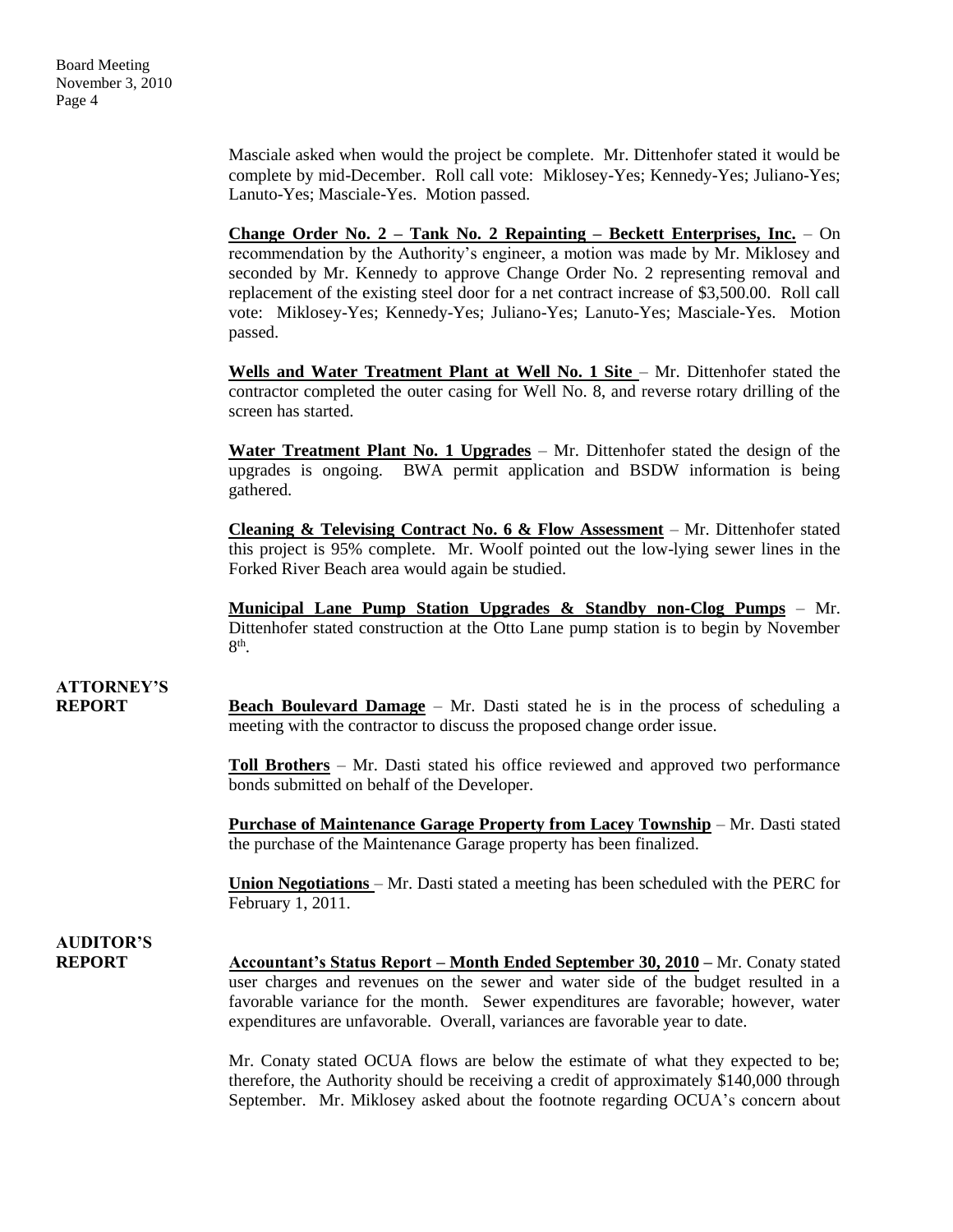> the accuracy of new meters they installed. Mr. Woolf stated he spoke with Keith Marcoon of OCUA and it is their belief that the flows from the new flow meter were low compared to prior months/years. Mr. Woolf informed him the Authority has been doing extensive work to prevent leakage into the system. Mr. Masciale asked how many meters are they checking. Mr. Woolf stated two - one as the flow enters and one as the flow exists the town. He stated they are having the manufacturer who installed the meter check it for performance.

#### **CORRESPONDENCE**

**Eugene Roberts, Dutch Court** – Mr. Roberts was present to request relief of utility bill, due to unexplained high water usage. Mr. Kennedy stated the water meter has been removed and sent out for testing. The Authority will inform him of the results.

**Norman Hunter, Penn Avenue North** – Mr. Hunter was present to request relief of utility bill, due to unexplained high water usage. Mr. Kennedy stated the irrigation meter must be removed and tested. Mr. Woolf asked Mr. Hunter to contact the Authority to schedule an appointment for removal of the meter. Mr. Miklosey asked Mr. Woolf to go out to Mr. Hunter's residence to check things out.

**Mr. & Mrs. Ranuska, Veronica Court** – Requesting relief of utility bill, due to unexplained high water usage. Since there is no consumption history to review at this time, the Board will compare 2010's consumption to 2011's consumption this time next year to determine what kind of credit, if any, can be granted for sewer service for the period of June to September 2010.

**Diane Gil, Sunrise Boulevard** – Requesting relief of utility bill, due to a broken pipe. Since the water did not go into the sewer system, a motion was made by Mr. Kennedy and seconded by Mr. Miklosey to grant a credit adjustment on the sewer charges in the amount of \$142.04 (26,000 gallons). Roll call vote: Kennedy-Yes; Miklosey-Yes; Juliano-Yes; Lanuto-Yes; Masciale-Yes. Motion passed.

**Angela English, Station Drive** – Requesting relief of utility bill, due to use of water without irrigation or pool fill meters. Since the water did not go into the sewer system, a motion was made by Mr. Kennedy and seconded by Mr. Miklosey to grant a one-time credit adjustment on the sewer charges in the amount of \$372.65 (51,000 gallons). Roll call vote: Kennedy-Yes; Miklosey-Yes; Juliano-Yes; Lanuto-Yes; Masciale-Yes. Motion passed.

**Anthony Giordano, Carr Street** – Requesting additional relief of utility bill, due to filling pool. Mr. Giordano had borrowed a pool fill meter and received a sewer credit for 16,170 gallons. Based upon the documentation submitted, a motion was made by Mr. Kennedy and seconded by Mr. Miklosey to grant an additional pool-fill credit in the amount of \$27.18 on the sanitary sewer charges. Roll call vote: Kennedy-Yes; Miklosey-Yes; Juliano-Yes; Lanuto-Yes; Masciale-Yes. Motion passed.

**Thomas Palguta, Chelsea Street** – Requesting relief of utility bill, due to use of water without irrigation or pool fill meters. Since the water did not go into the sewer system, a motion was made by Mr. Kennedy and seconded by Mr. Miklosey to grant a one-time credit adjustment on the sewer charges in the amount of \$399.55 (68,500 gallons). Roll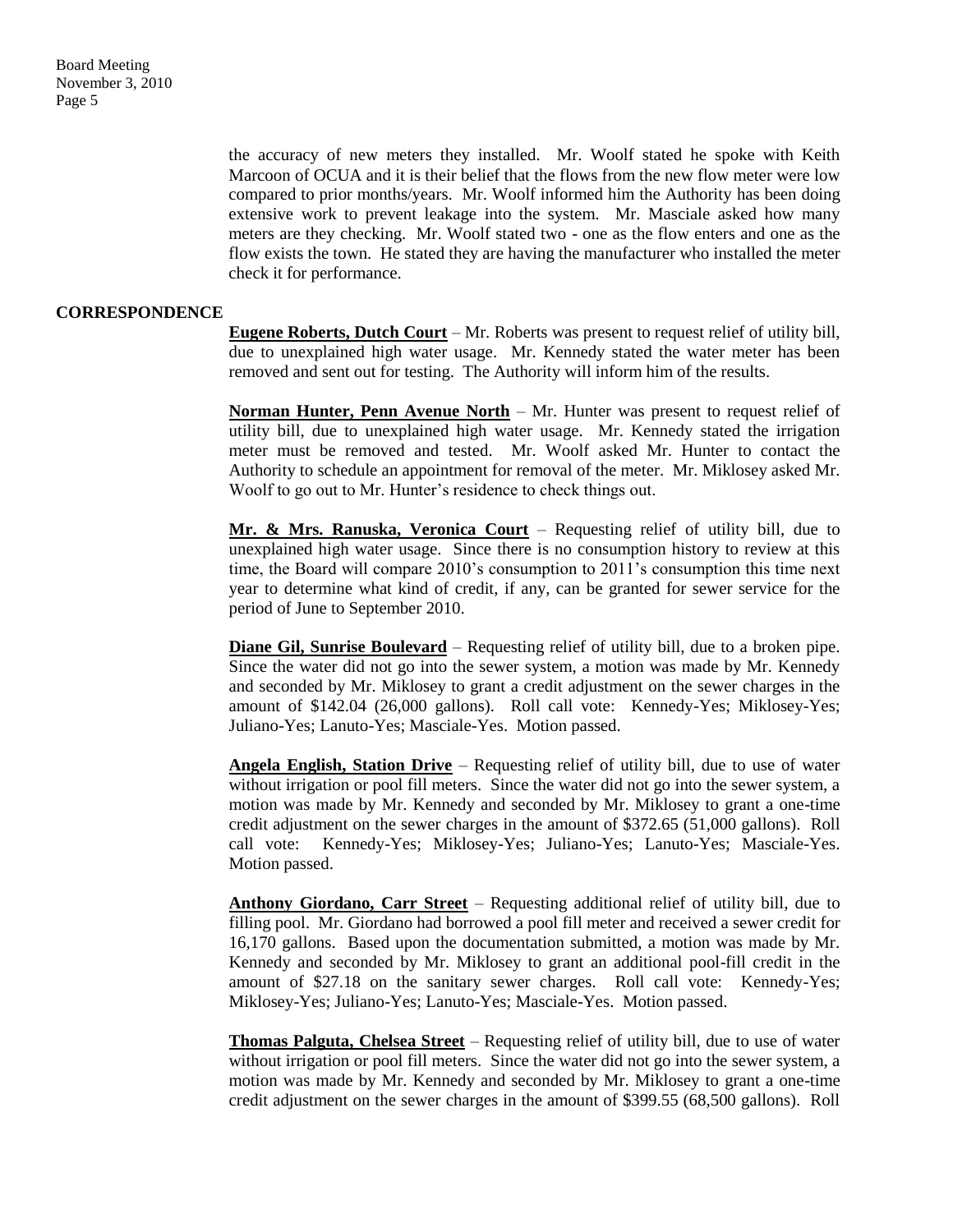> call vote: Kennedy-Yes; Miklosey-Yes; Juliano-Yes; Lanuto-Yes; Masciale-Yes. Motion passed.

> **Mr. Vorhand/Majestic Investment, LLC, Bobwhite Court** – Requesting waiver of late charges. A motion was made by Mr. Kennedy and seconded by Mr. Miklosey to waive the late charges in the amount of \$29.31. Roll call vote: Kennedy-Yes; Miklosey-Yes; Juliano-Yes; Lanuto-Yes; Masciale-Yes. Motion passed.

> **Daniel Kramer, Eleanor Road** – Requesting relief of utility bill, due to use of water without irrigation or pool fill meters. Since there is no consumption history to review at this time, the Board will compare 2010's consumption to 2011's consumption this time next year to determine what kind of credit, if any, can be granted for sewer service for the period of June to September 2010. Additionally, financial assistance will be offered in the form of a payment plan. A motion was made by Mr. Kennedy and seconded by Mrs. Lanuto to offer financial assistance in the form of a payment plan. Roll call vote: Kennedy-Yes; Lanuto-Yes; Juliano-Yes; Miklosey-Yes; Masciale-Yes. Motion passed.

> **Barbara Kennedy, Brentwood Place** - Requesting relief of utility bill, due to use of water without irrigation meter. Since the water did not go into the sewer system, a motion was made by Mr. Kennedy and seconded by Mr. Miklosey to grant a one-time credit adjustment in the amount of \$255.85 (35,000 gallons). Roll call vote: Kennedy-Yes; Miklosey-Yes; Juliano-Yes; Lanuto-Yes; Masciale-Yes. Motion passed.

> **Bruce Schmidt, Eleanor Road** – Requesting relief of utility bill, due to use of water without irrigation meter. Since the water did not go into the sewer system, a motion was made by Mr. Kennedy and seconded by Mr. Miklosey to grant a one-time credit adjustment in the amount of \$188.15 (37,000 gallons). Roll call vote: Kennedy-Yes; Miklosey-Yes; Juliano-Yes; Lanuto-Yes; Masciale-Yes. Motion passed.

> **Nadine Papa, Renee Court** – Requesting relief of utility bill, due to filling pool without pool fill meter. Since the water did not go into the sewer system, a motion was made by Mr. Kennedy and seconded by Mrs. Lanuto to grant a credit adjustment in the amount of \$328.95 (45,000 gallons). Roll call vote: Kennedy-Yes; Lanuto-Yes; Juliano-Yes; Miklosey-Yes; Masciale-Yes. Motion passed.

> **Edward Scanlon, Newark Avenue** – Requesting relief of utility bill, due to use of water without irrigation meter. Since the water did not go into the sewer system, a motion was made by Mr. Kennedy and seconded by Mr. Miklosey to grant a one-time credit adjustment in the amount of \$218.29 (43,000 gallons). Roll call vote: Kennedy-Yes; Miklosey-Yes; Juliano-Yes; Lanuto-Yes; Masciale-Yes. Motion passed.

| OLD             |                                       |
|-----------------|---------------------------------------|
| <b>BUSINESS</b> | There was no old business to discuss. |

**NEW**

**BUSINESS** There was no new business to discuss.